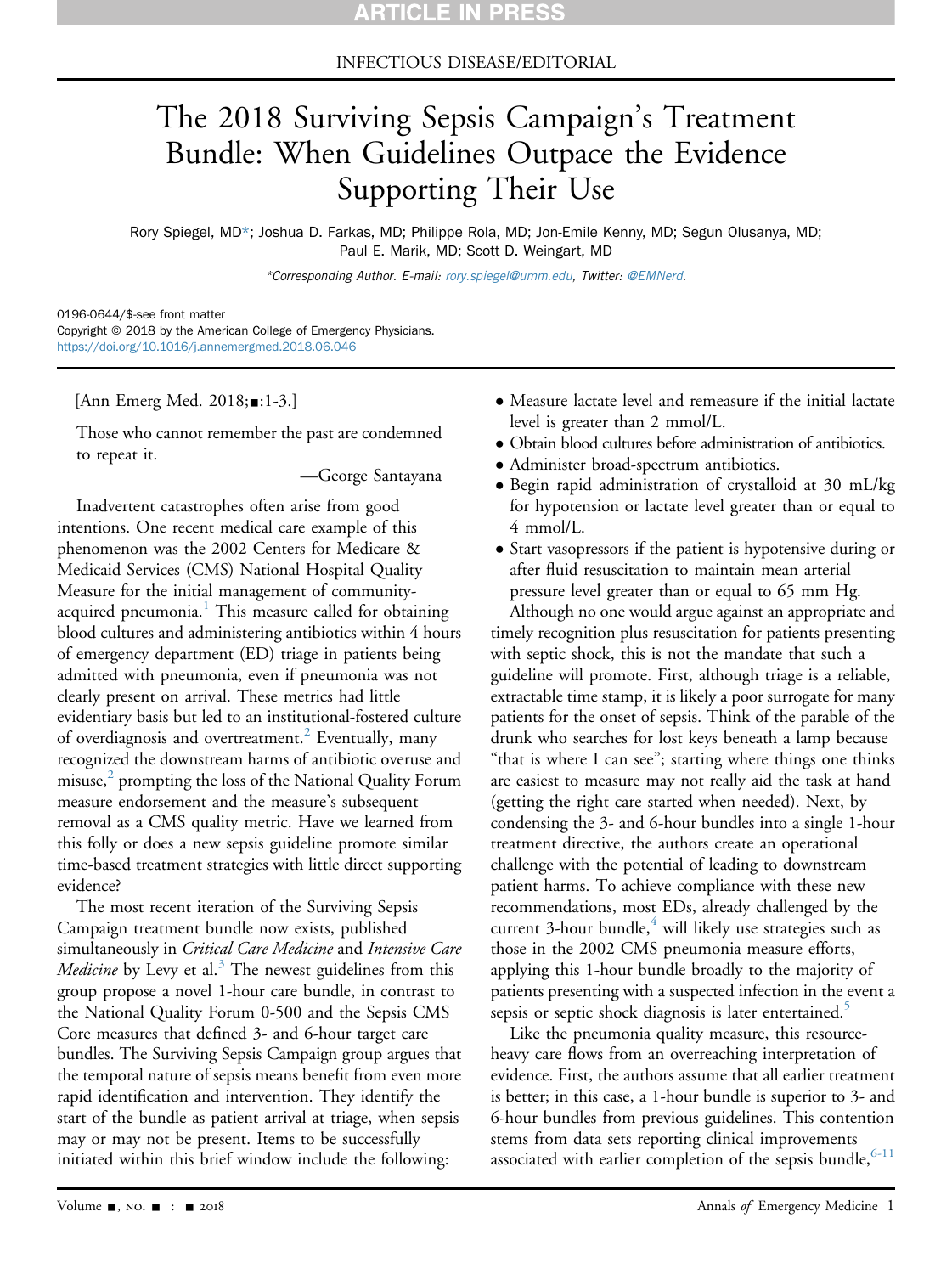### Surviving Sepsis Campaign's Treatment Bundle Spiegel et al. Spiegel et al. Spiegel et al.

some even citing an increased mortality for every hour's delay.<sup>8</sup> However, these were all observational cohorts that separated patients by the time to intervention and usually after a clear start signal, such as shock or an elevated lactate level. The methodological limits of these approaches include inability to define causation, only association, and no ability to detect the granular differences that 1 hour versus 2 or 3 hours to complete makes on overall care, septic or nonseptic patients alike. The only prospective randomized controlled trial evaluating early antibiotic administration in an undifferentiated cohort of patients with suspected infection found no benefit.<sup>[12](#page-2-7)</sup> Furthermore, the temporal benefits identified in these observational trials existed in the sickest subset of patients with septic shock, suggesting that when they are applied to a general ED population, overall benefit will be diluted and net harm (from overtreatment) may occur.<sup>[8](#page-2-6)</sup>

The second assumption is that bundled and structured care is superior to individualized treatment guided by the bedside clinician. The evidentiary support of structured bundled sepsis care has its roots in early goal-directed therapy, pushed to the forefront by Rivers et al<sup>[13](#page-2-8)</sup> in 2001. Newer large trials have demonstrated that early aggressive approaches in many forms produce outcomes improved from the past and without differences between the approaches; simply put, the specifics of care are less important than early and ongoing care guided at the bedside by the treating clinician using a collection of tools. $14-16$  A high-quality meta-analysis of these trials confirmed their individual results, reinforcing the notion that good care can happen in many forms.<sup>[17](#page-2-10)</sup> When examining patients with severe sepsis and septic shock from 2000 to 2012 in Australia and New Zealand, Kaukonen et al<sup>[18](#page-2-11)</sup> observed a reduction in mortality from 35% to 18.4% during the 12-year period, despite the study's occurring in a region that did not endorse use of the previous Surviving Sepsis Campaign or bundled care measures. Despite that evidence consistently fails to find a benefit of a single treatment strategy, the Surviving Sepsis Campaign continues to promote recommendations that bypass the individual clinician's judgment.

The third assumption is that all components of the bundle are equally effective and must be applied with equal consistency. When Seymour et al<sup>[8](#page-2-6)</sup> examined the individual components of the sepsis bundle, they noted that although time to antibiotic administration showed temporal benefits similar to those of completion of the entire bundle, time to administration of the fluid bolus did not. Barochia et al<sup>[19](#page-2-12)</sup> analyzed 8 trials studying bundled care, noting an association between higher sepsis bundle compliance and improved survival, but also observing that only antibiotic

use was consistently associated with these improved outcomes, not the rest of the bundled components. Andrews et al $^{20}$  $^{20}$  $^{20}$  discovered that in adult patients presenting with septic shock, early fluid boluses caused harm. Although this study occurred in Zambia with a setting and population different from those of most industrialized countries, it reminds us that the singular optimal resuscitation strategy is still undefined. Despite these findings, the Surviving Sepsis Campaign continues to recommend an empiric fluid bolus of 30 mL/kg for all patients presenting with hypotension or an elevated lactate level, independent of the clinician judgment.

Finally, the new Surviving Sepsis Campaign guidelines view the problem of identification and treatment of sepsis from a limited perspective. By examining only the patients later determined to have sepsis, the authors ignored patients without sepsis who were exposed to the risks associated with broad-spectrum antibiotics and large-volume fluid resuscitation. The approach suggested in the guideline eschews concern about effect on the other ED patients whose care will suffer as resources are diverted to meet another time-based metric. Each of us has been witness to shortcomings of zealous mandated sepsis care, such as the patient presenting with suspected pneumonia in whom a fluid bolus meeting the target of 30 mL/kg unmasks and worsens the real cause, acute heart failure. How many patients will receive broad-spectrum antibiotics and largevolume fluid resuscitations needlessly? How many patients do we screen to identify the few who may benefit from aggressive care?

Although well intentioned, the current sepsis bundles and the potential penalties associated with noncompliance lay a heavy weight on ED care absent evidence that a net benefit will follow. The proposed Surviving Sepsis Campaign abbreviated bundle heightens the burden by further restricting the time allotted for the identification and treatment of patients with suspected sepsis, all without any evidence of benefit or knowledge of the logistic consequences or cost. A more thoughtful approach to both the identification and management of patients with sepsis is needed, one that engages all stakeholders and experts, including the emergency medicine clinicians who treat most patients hospitalized with sepsis and who will be responsible for implementing these recommendations. A better strategy will identify more meaningful time stamps, focus less on the exact volume of fluid administered, and concentrate on identifying the subgroup of septic patients who will benefit from timely, appropriate care while limiting the diagnostic noise and logistic burdens that come with oversensitive screening tools. Absent this reevaluation and reconstructing, we may look back on our current